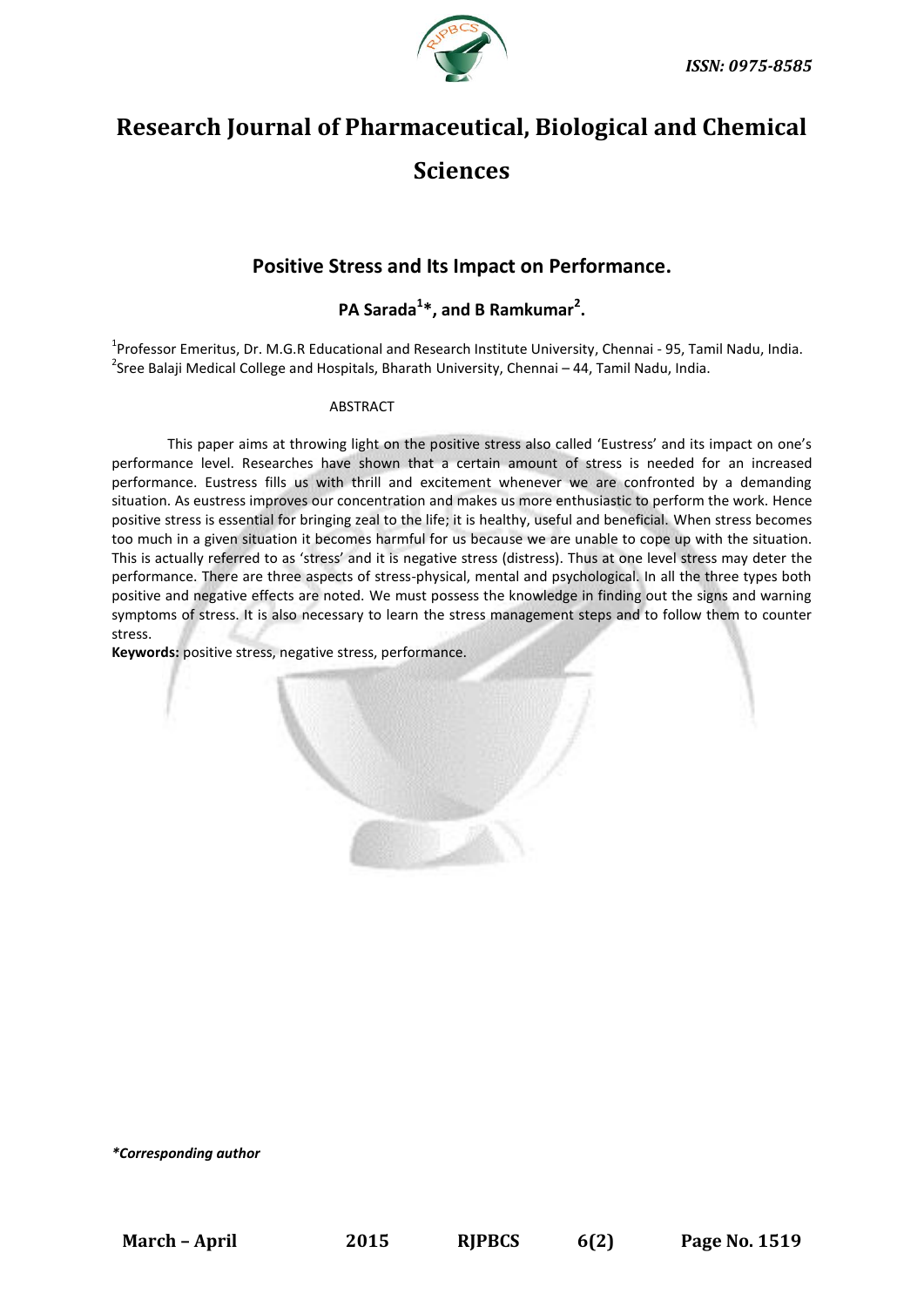

#### **INTRODUCTION**

All of us have experienced stress in our life. The word 'stress' implies a feeling of painful experience in any given situation. This feeling of discomfort and uneasiness varies person to person and situation to situation. Researches have proved that there are two types of stress, eustress and distress [1]. Eustress is the good stress that motivates us to perform well and to work with interest. This stress can be a motivator and it provides an incentive to get the job done. The good stress is what everyone enjoys it while performing the work. Everyone needs a little bit of stress in their life in order to continue to be happy, motivated, challenged and productive.

When the good stress or eustress is too much to bear or cope with and no longer tolerable and manageable it is identified as distress, a negative stress. When tension builds up there is no longer any fun in the challenge; there seems to be no relief. This is the stress most of us are familiar with and in this situation we feel not only stressful but also demotivated.

Eustress improves the confident level of people but at the same time it never makes them overwhelmed. It also instills in them a feeling that the goal is not too far away and out of reach but it is still slightly difficult for them to handle. This feeling is responsible for the focused action. As the goal is visible and can be reachable, it fosters challenge and motivation to realize the goal. The responsibility and duty conscience in fulfilling the task is doubly increased. The outcome is the quality performance in the scheduled time.

# **Objectives**

- Eustress motivates one towards improving their skill in performance.
- Eustress fosters challenges in one's life and enables them face the challenges boldly.
- Eustress helps one increase their positive attitude and in turn achieve their goals with confident.
- Eustress enables one to improve their level of performance.

# **Definitions of Eustress**

Stress is defined as a feeling of emotional or physical tension when faced with difficult situation. People experience different situation as stressful. Stress differs from person to person and from situation to situation. This means, a particular situation which is stressful to a person may not be necessarily stressful to another person. Stress is nothing but the emotional, physiological and psychological effects caused by mental pressure affecting the person internally as well as externally.

Eustress is a term coined by Hans Selye, an endocrinologist who decreased fined it as ' the positive cognitive response to stress that is healthy, and gives one a feeling of fulfilment or other positive feelings' [ 1 ]. According to Hans Selye, the word ' eustress' consists of two parts. The prefix 'eu' derives from the Greek word meaning either ' well ' or 'good '. Hence eustress literally means " good stress ".

Eustress was originally explored by Richard Lazarus in his stress model. He proved that " it is the positive cognitive response to stress that is healthy, or gives one a feeling of fulfilment or other positive feelings " [ 2 ]. Eustress is also defined as one which is 'indicated by hope and active engagement' [3], and ' it has a significantly positive correlation with life satisfaction and hope' [4]. It is a common phenomenon that the active engagement in the job or work with interest yields the job satisfaction thereby promoting quality work or performance.

# **Eustress and Motivation**

According to positive psychologists, eustress is described as a moment when one is completely absorbed into an enjoyable activity with no awareness of surroundings [5]. Dr. Hans Selye coined the word eustress to a positive and desirable stress and also proved that it helps to motivate and inspire one's life. When an individual finds a situation to be stressful, then it is labelled as distress and if it motivates a person and makes him experience a feeling of ' flow 'then it is to be identified as eustress. Meeting or engaging in a challenge, physical exercises like running, biking etc, playing sports, watching a thriller movie are some of the

**March – April 2015 RJPBCS 6(2) Page No. 1520**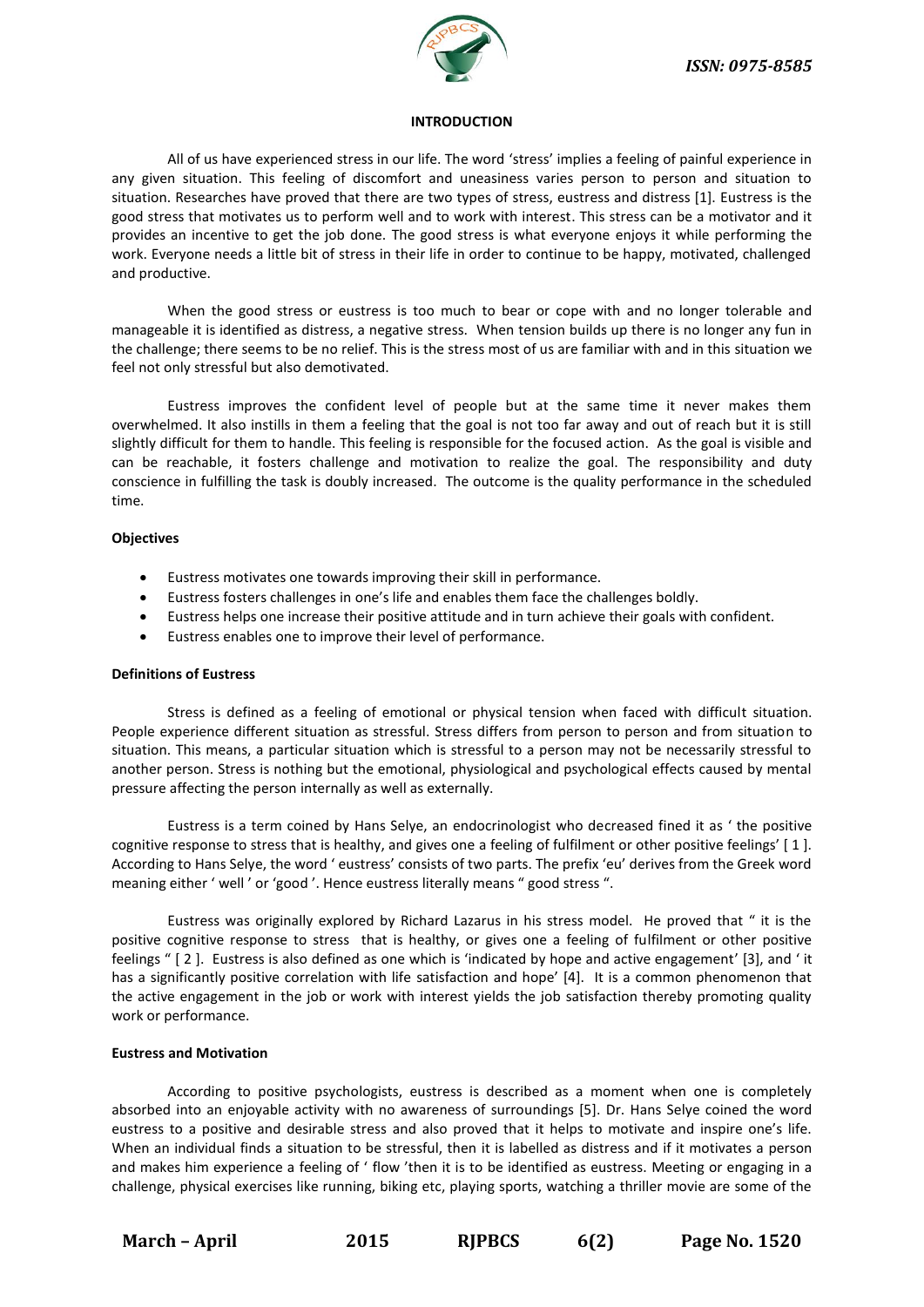

examples of common eustress which increase the motivation of the person who is engaged in these activities. This increased motivation helps him to manage and handle the stressful situation.

# **Eustress and Challenge**

The theories or psychological inputs prove that eustress is a positive aid to promote performance. It is a common phenomenon that people seek stress to make life more excited and more thrilling. The thrill and excitement one experiences depends on the capacity of the people to handle the stressful situation. This makes them to ensure a positive and optimistic mindset in which they remain calm and peaceful in stressful situation. In other words it fosters challenges to be handled with a strong will power and optimistic outlook.

# **Eustress and Positive Attitude**

Eustress is related to positive attitude. Persons with positive attitude perceive stress as eustress and they have a positive mindset to handle the situation well. They are filled with zeal and enthusiasm because they are confronted by a demanding situation. Eustress fills them with a lot of energy which in turn enables them actively engaged with their performance. For example, a student's concentration and learning ability increases at the time of approaching examination. Thus positive attitude makes them optimistic whereas negative attitude makes them pessimistic. Eustress enhances positive attitude and positive attitude of a person can improve his ability to overcome the situation and instills in him confidence to handle the demand.

# **Eustress and Performance**

Researches show that eustress is an extremely a productive state in which an individual experiences their prime performance [6]. Researches have proved that some amount of stress is healthy, useful and beneficial. This stress helps us not only to perform well in our duty but also to keep our health and well-being fit. As the level of stress increases, the level of performance also increases. This is possible because there is an enhancement of positive thoughts; both physical and mental techniques are boosted to handle the stress easily and comfortably. At the same time it is noted that the relationship between the increased stress level and the increased performance is not a continuous one. At one level the stress cannot be handled comfortably and it becomes a stress.

It has been proved that when stress exceeds certain limit or certain point, it proves to be harmful to the individual. According to Selye, this persistent stress is known as 'distress' which leads to anxiety, withdrawal and depressive behaviour [7]. Both eustress and distress can equally tax the body but the body cannot physically discern between them. According to Fevre et al, ' the differentiation between the eustress and distress depends on one's perception of the stress [ 8 ]. So it is obvious that eustress is responsible for one to be fully absorbed in the work or the activity with a lot of happiness and energy to experience peak performance.

#### **CONCLUSION**

Eustress motivates a person and makes him interested in the work. As there is a lot thrill it enables him to foster challenge with hope and confidence. It also enhances his positive attitude and creates a better environment to perform better. So it is necessary to every one of us to decrease distress by means of incorporating exercises, meditation and relaxation techniques and increase our positive perceptions of handling the stress to give our optimal performance.

Stress is influenced by hereditary predisposition and expectations pf society. Hence positive mindset and high self - esteem are the most essential factors to experience eustress. People with high self – control, intrinsic motivation, persistence, optimism and interest perceive any stressful situation an enjoyable one to prove their ability to accomplish their job successfully.

#### **REFERENCES**

[1] Selye, Hans. 1974, Stress without Distress, Philadelphia: J. B. Lippincott Company. pp. 171.